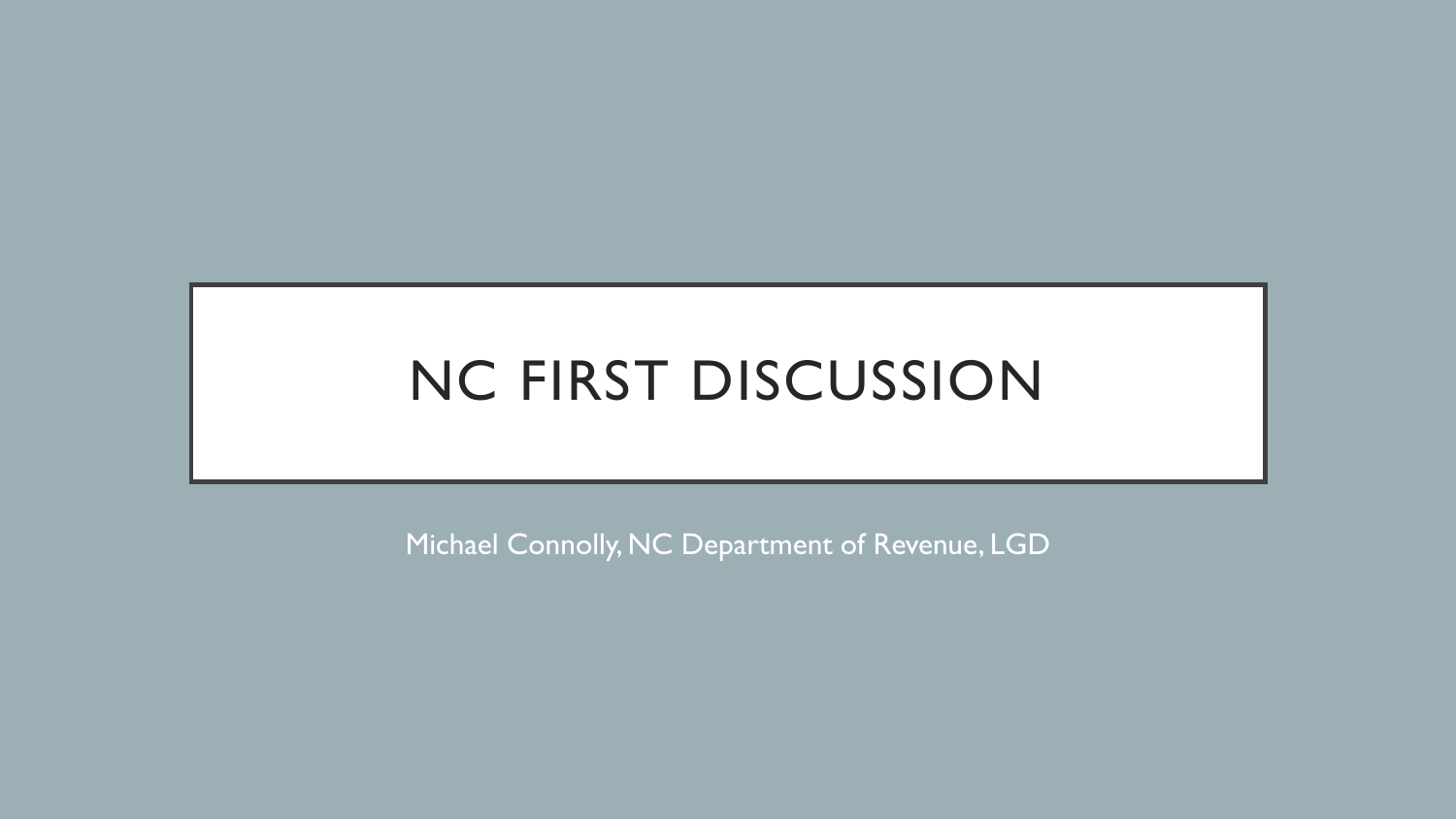# WHAT IS PROPERTY TAX

- Tax paid on property based on the value of real and personal property.
- In NC, it is a local tax (All revenue is local revenue)
	- Appraised locally
	- Assessed locally
	- Collected locally
- Property tax rates are set annually by the county commissioners and municipal commissioners
- All property in NC is taxable unless it has been excluded or exempted.
- For motor vehicles, cities may charge a flat fee up to \$30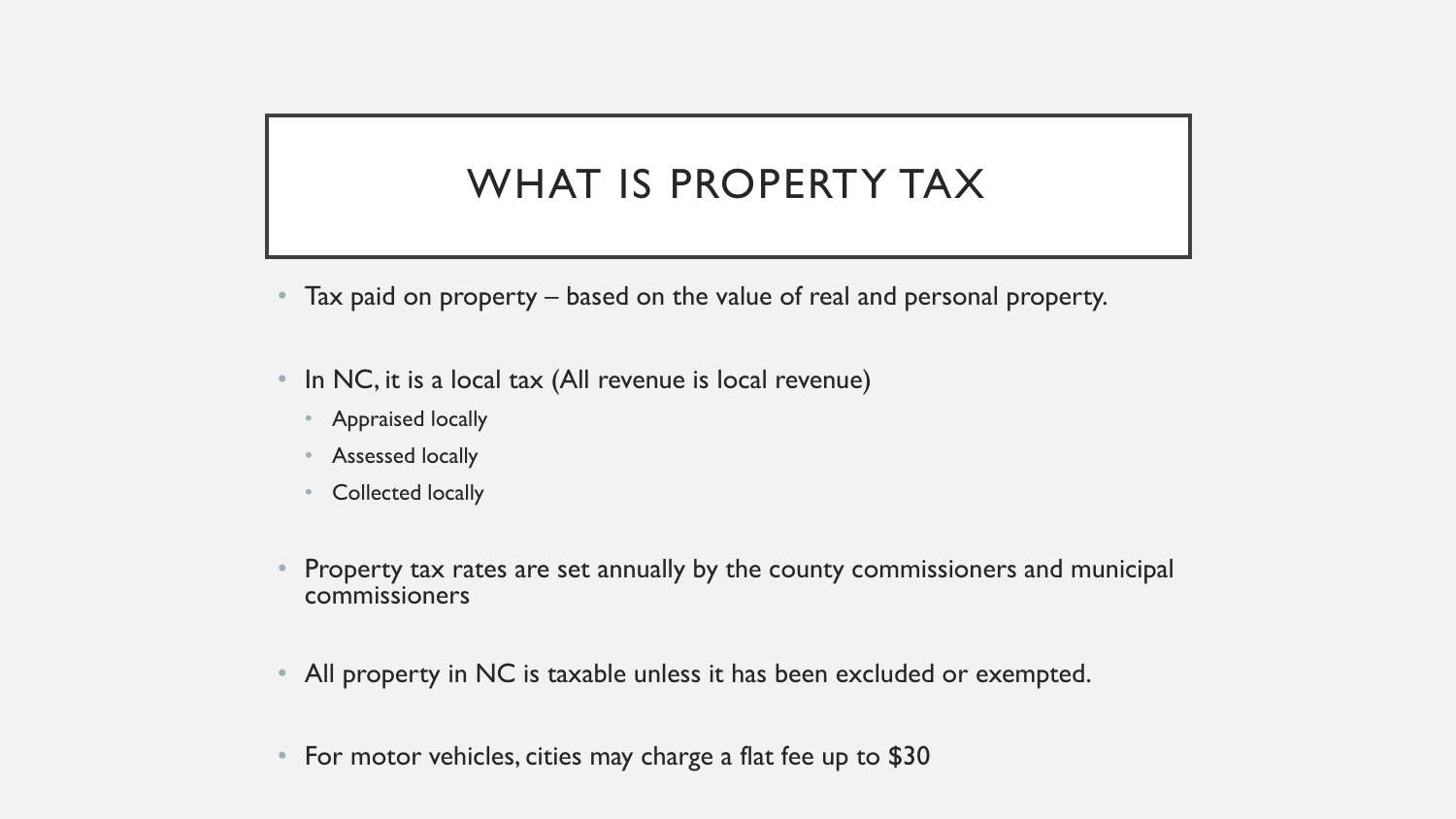### PROPERTY TAX IN NC

- One of the main revenue sources for the local governments.
- Revenue goes to pay for schools, parks, safety (police/fire/rescue) and general local government staff.
- Assessed Valuation/Revenues (FY2018-19) \$1.1 Trillion/\$7.5 Billion

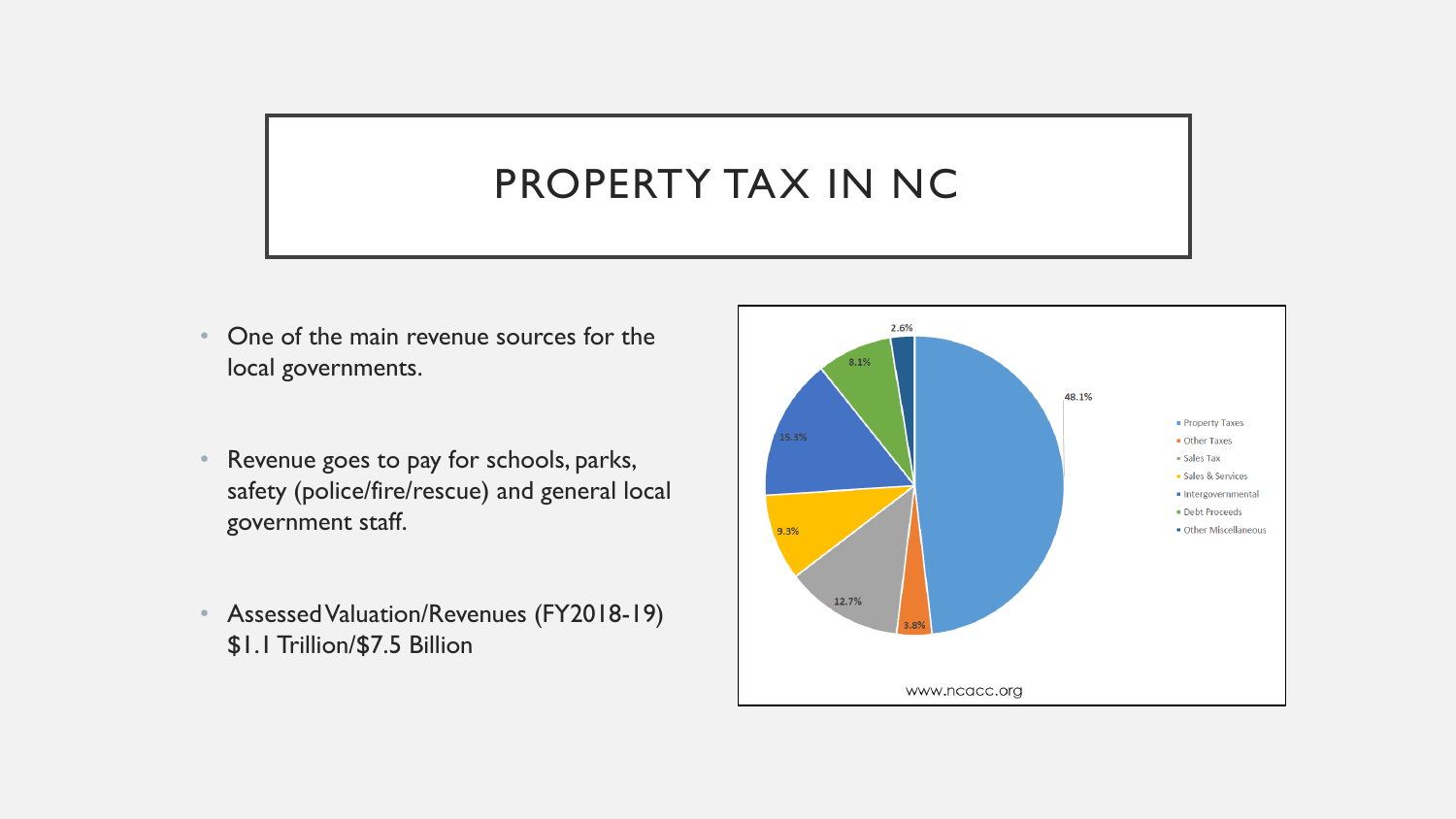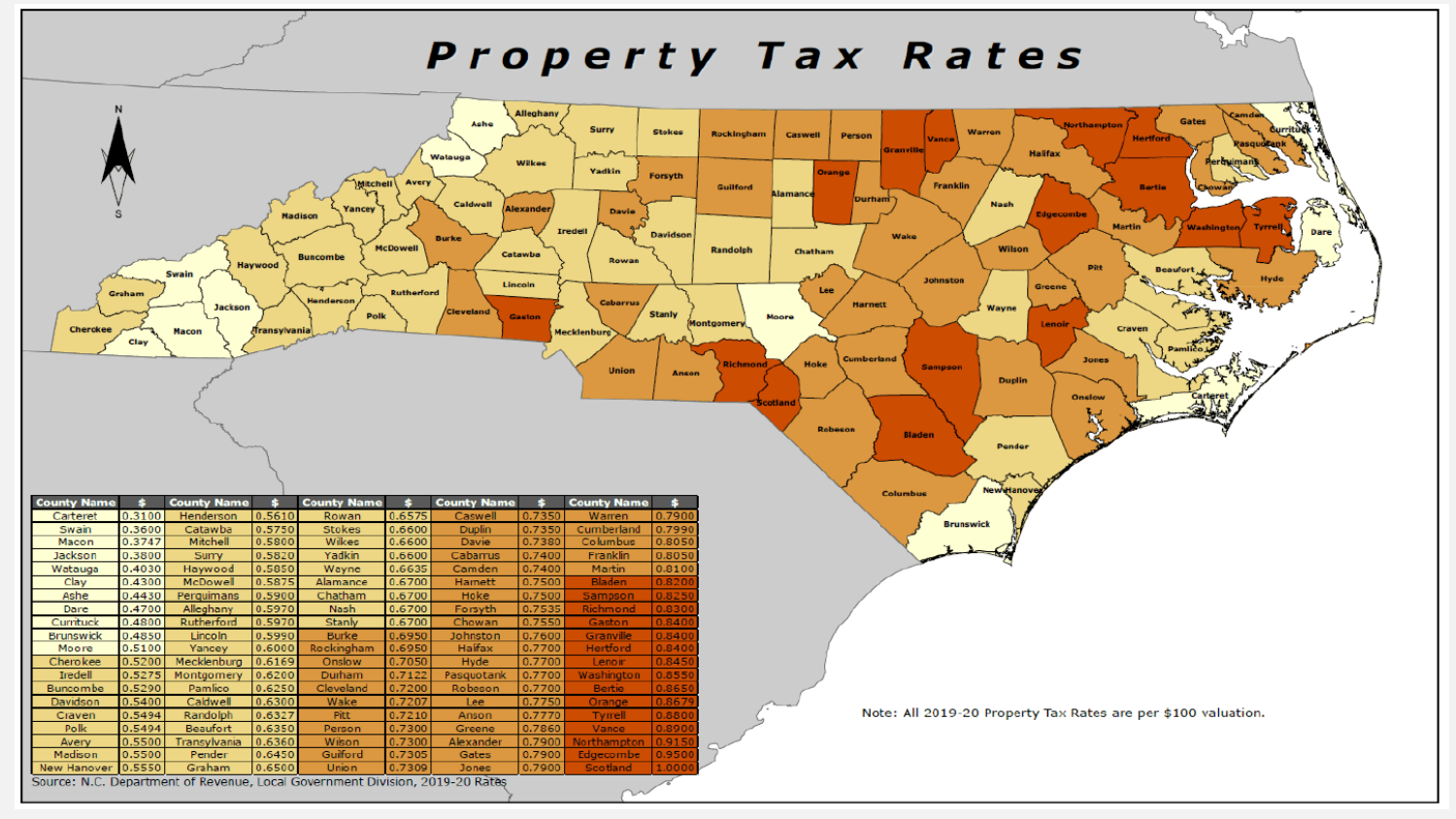### HOW IT WORKS

- Example
	- A Honda Pilot appraised at \$36,000 in Wake County (tax rate of \$.7207 per \$100) would generate taxes of \$259.45

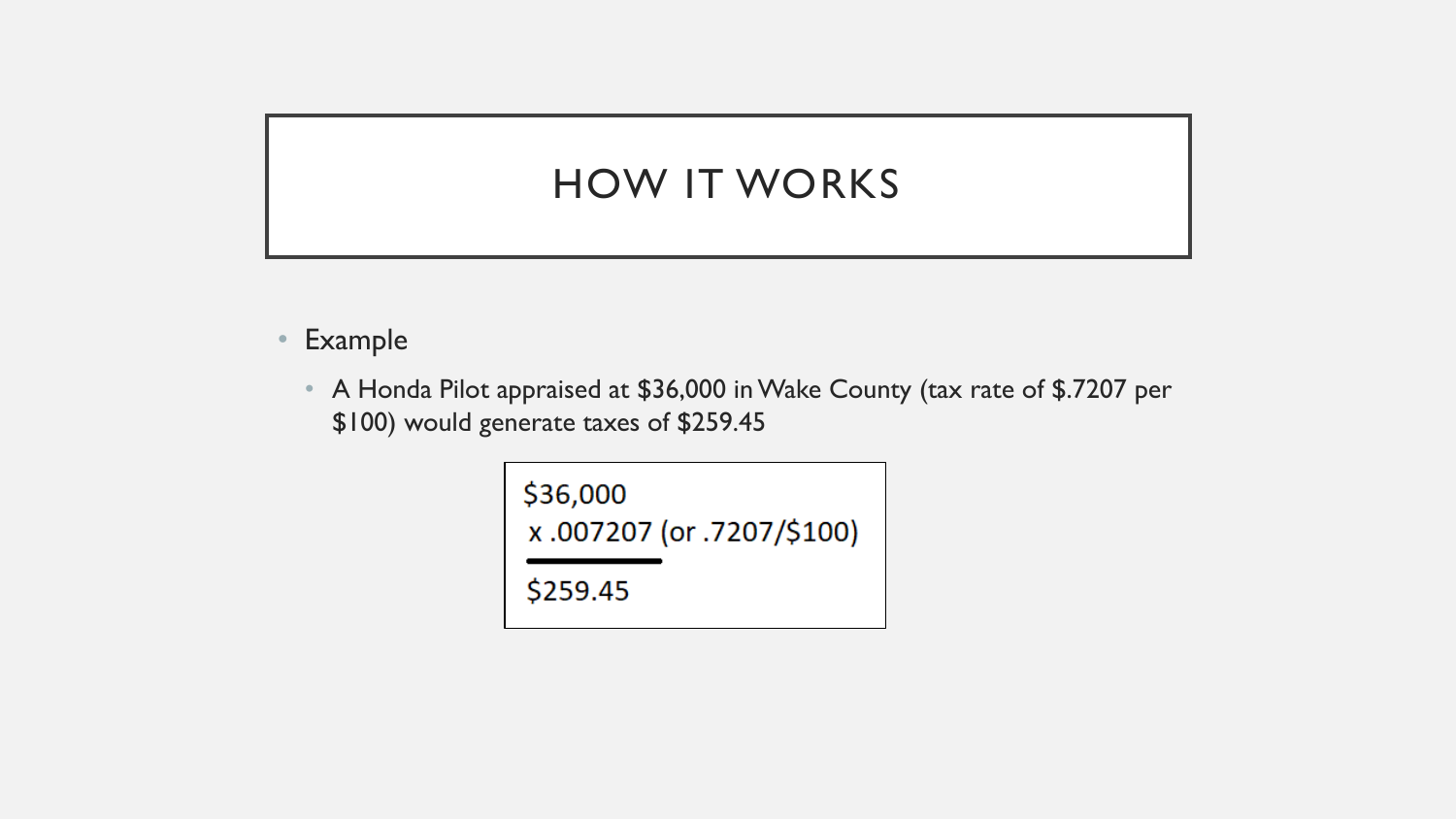# MOTOR VEHICLES IN NC

- For FY 2018-2019 the total value of all registered motor vehicles was approximately \$92,000,000,000.
- This does not include IRP vehicles nor non-registered vehicles.
- This also does not include vehicles owned or leased by Public Service Companies.